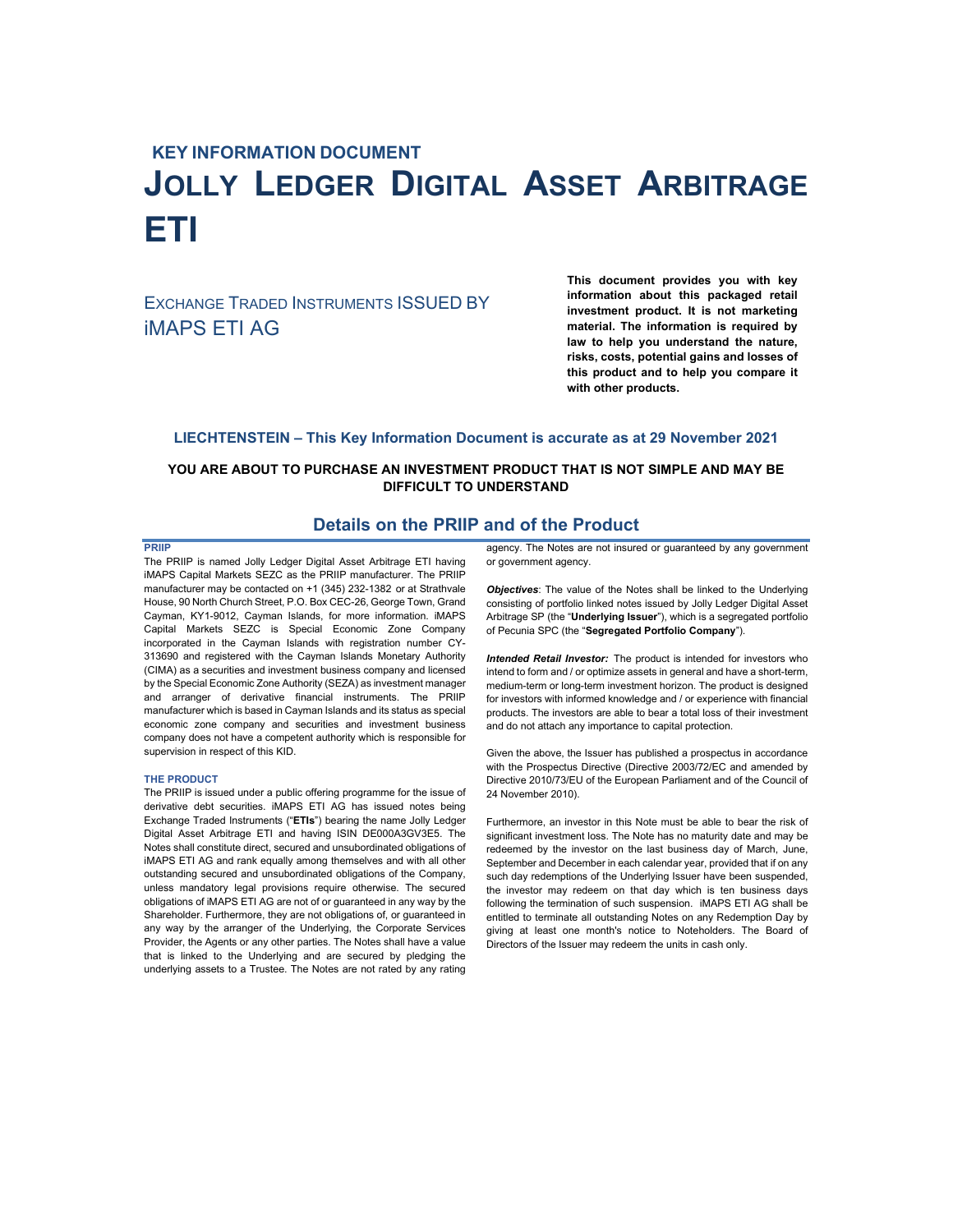# **What are the risks and What could I get in return?**

| <b>RISK INDICATOR</b>                                                    |   |   |  |  |  |  |  |
|--------------------------------------------------------------------------|---|---|--|--|--|--|--|
| Investment in this Note is graded as high due to the exposure to the     |   |   |  |  |  |  |  |
| Underlying, in additional to the fact that there is no capital guarantee |   |   |  |  |  |  |  |
| and that the product has not been in existence for more than twelve (12) |   |   |  |  |  |  |  |
| months.                                                                  |   |   |  |  |  |  |  |
|                                                                          |   |   |  |  |  |  |  |
|                                                                          |   |   |  |  |  |  |  |
|                                                                          |   |   |  |  |  |  |  |
| <b>Lower risk</b><br><b>Higher risk</b>                                  |   |   |  |  |  |  |  |
|                                                                          |   |   |  |  |  |  |  |
|                                                                          | າ | າ |  |  |  |  |  |

**IT IS RECOMMENDED THAT THE INVESTOR RETAINS THE INVESTMENT FOR A PERIOD OF AT LEAST 5 YEARS. THE INVESTOR MUST BE ABLE TO BEAR THE RISK OF INVESTMENT LOSS.** 

Jolly Ledger Digital Asset Arbitrage ETI can be exposed to the value, risks and volatility the Underlying. For more information on the specific risks please revert to the full base prospectus and applicable Terms and Conditions. The ETI tracks the performance of the Underlying 1:1. The ETI as well as its Underlying have less than five years track record of monthly prices.

**What does this indicator mean?**

- The Note may target a range of asset classes and may therefore be exposed to a wide span of risks including but not limited to the risk of default, exchange rate fluctuations and emerging market risks among others. More information on the risks which may affect your investment are given in the base prospectus and the applicable Terms and Conditions.
- This risk indicator may not be a reliable indicator of the Note's future risk profile and does not constitute a target or a guarantee of performance. The risk profile of the Note may and will shift over time due to the discretionary investment strategy and the risk factors described in the base prospectus, specific Terms and Conditions and this document are not intended to constitute an exhaustive list of all the risks to which the Note's investment may be exposed. No guarantee is given as to the recovery of your initial investment.
- Although the ETI units are traded at on the Stuttgart Stock Exchange there is no independent market maker for the Notes and thus they are considered illiquid.

The investor may risk losing all the invested capital.

# **PERFORMANCE SCENARIOS**

Taking into account the historic performance of the Underlying in addition certain risk profile and risks taken which were carried forward, the below constitute the best estimates. As the ETI as well as its Underlying have less than five years monthly track record the estimates are based on best estimates made by the KID manufacturer and not based on at least five-year historic values:

| Investment:                |                                                                   | 1 vear             | 3 years            | 5 years            |
|----------------------------|-------------------------------------------------------------------|--------------------|--------------------|--------------------|
| Un-favourable scenario     | What you might get back after costs<br>(average return each year) | <b>EUR8.500.00</b> | <b>EUR6.141.25</b> | <b>EUR4.437.05</b> |
| Moderate scenario          | What you might get back after costs<br>(average return each year) | EUR10,300,00       | EUR10.927.27       | EUR11,592.74       |
| <b>Favourable scenario</b> | What you might get back after costs<br>(average return each year) | EUR11,000.00       | EUR13,310.00       | EUR16.105.10       |

The Underlying has less than five years history of monthly prices.

**The tax legislation of the retail investor's home Member State may have an impact on the actual pay-out.** 

# **What happens if the Issuer is unable to pay-out?**

**Investors' attention is brought to the fact that in case iMAPS ETI AG is unable to fulfil its payment obligations under the Note, an** 

**investor related loss is not covered by an investor compensation or guarantee scheme.** 

#### **What are the costs?**

Charges paid by investors are used to pay the costs of running the Note, including but not limited to the costs of marketing and distributing the Note. Investors' attention is drawn to the fact that charges may reduce the potential growth of the investment. Investors' attention is also drawn to the fact that there are additional costs not borne by the PRIIP but by the Underlying Segregated Portfolio. The TER of the Underlying Segregated Portfolio is 1.79% plus a performance fee of 20%, subject to a high-water mark and a hurdle of 5%.

| <b>Costs over time:</b>                |      |        |                   |                    |                    |
|----------------------------------------|------|--------|-------------------|--------------------|--------------------|
| Investment                             | (EUR | 10.000 | 1 Year Investment | 3 Years Investment | 5 Years Investment |
| <b>Scenarios</b><br><b>Total costs</b> |      |        | 0.00              | 0.OO               | 0.00               |
| Impact on return (RIY) per year        |      |        | $0.00\%$          | $0.00\%$           | $0.00\%$           |

The Reduction in Yield (RIY) shows what impact the total costs you pay will have on the investment return you might get. The total costs take into account one-off, ongoing and incidental costs. The amounts shown here are the cumulative costs of the product itself, for three different holding periods. They include potential early exit penalties. The figures assume you invest EUR 10,000. The figures are estimates and may change in the future.

The person selling you or advising you about this product may charge you other costs. If so, this person will provide you with information about these costs and show you the impact that all costs will have on your investment over time.